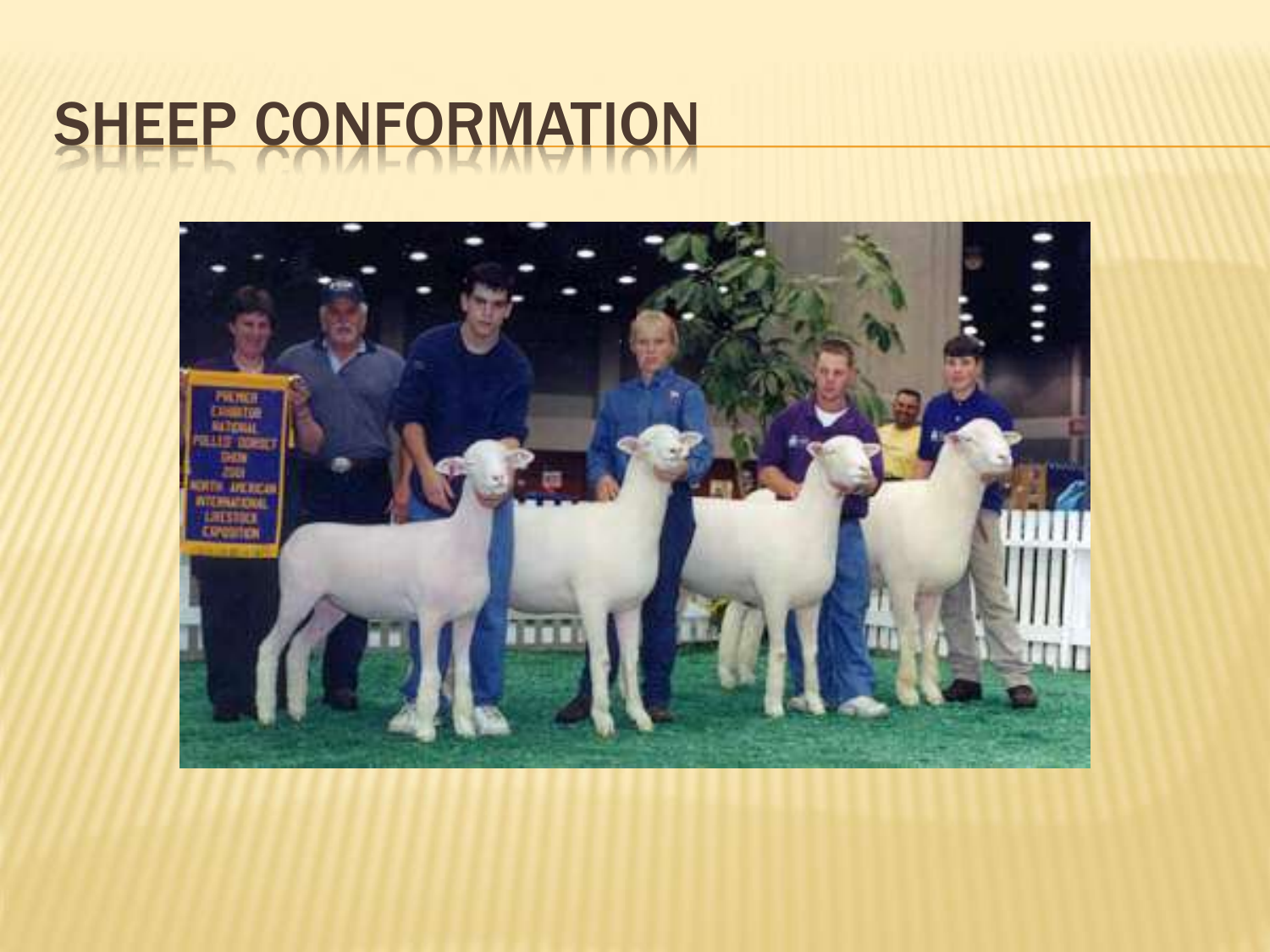# WHAT IS CONFORMATION?

- Conformation is the anatomy and skeletal function and how it impacts the animal's health, adaptability, longevity, and productivity.
- Made up of Structure, Balance, and Soundness, plus breed traits.
- Visual confirmation scores run from 1-5. 1=best 5=worst

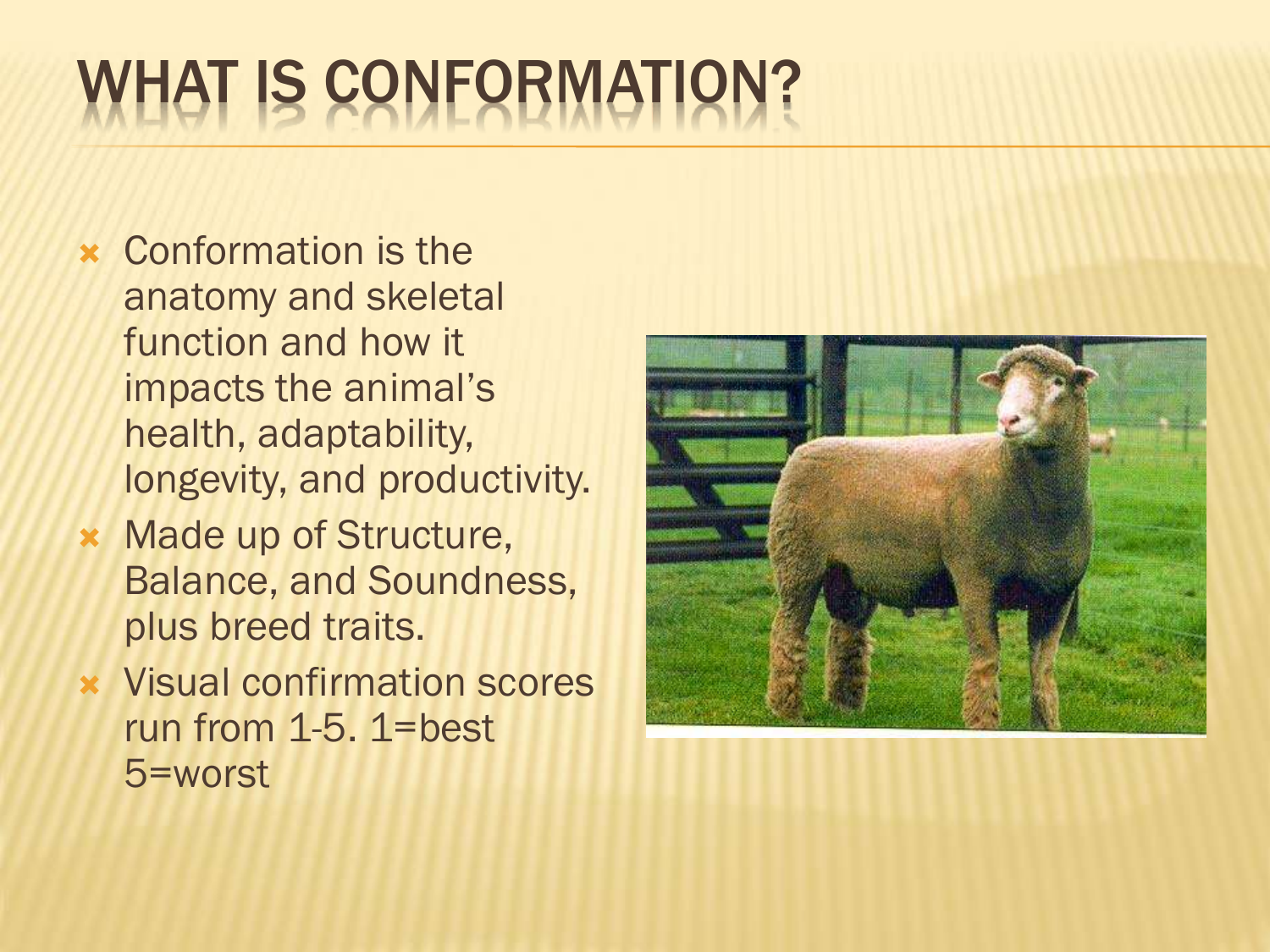## SOUNDNESS

- Animal should be able to move and subsist painlessly, efficiently, and productively throughout its life.
	- 1.) Should be in good condition and healthy
	- 2.) Should have a firm foundation
	- 3.) Sound feet
	- 4.) Stand squarely

 5.) Should have all body parts in correct position, number, and condition especially: teats, testicles, and teeth.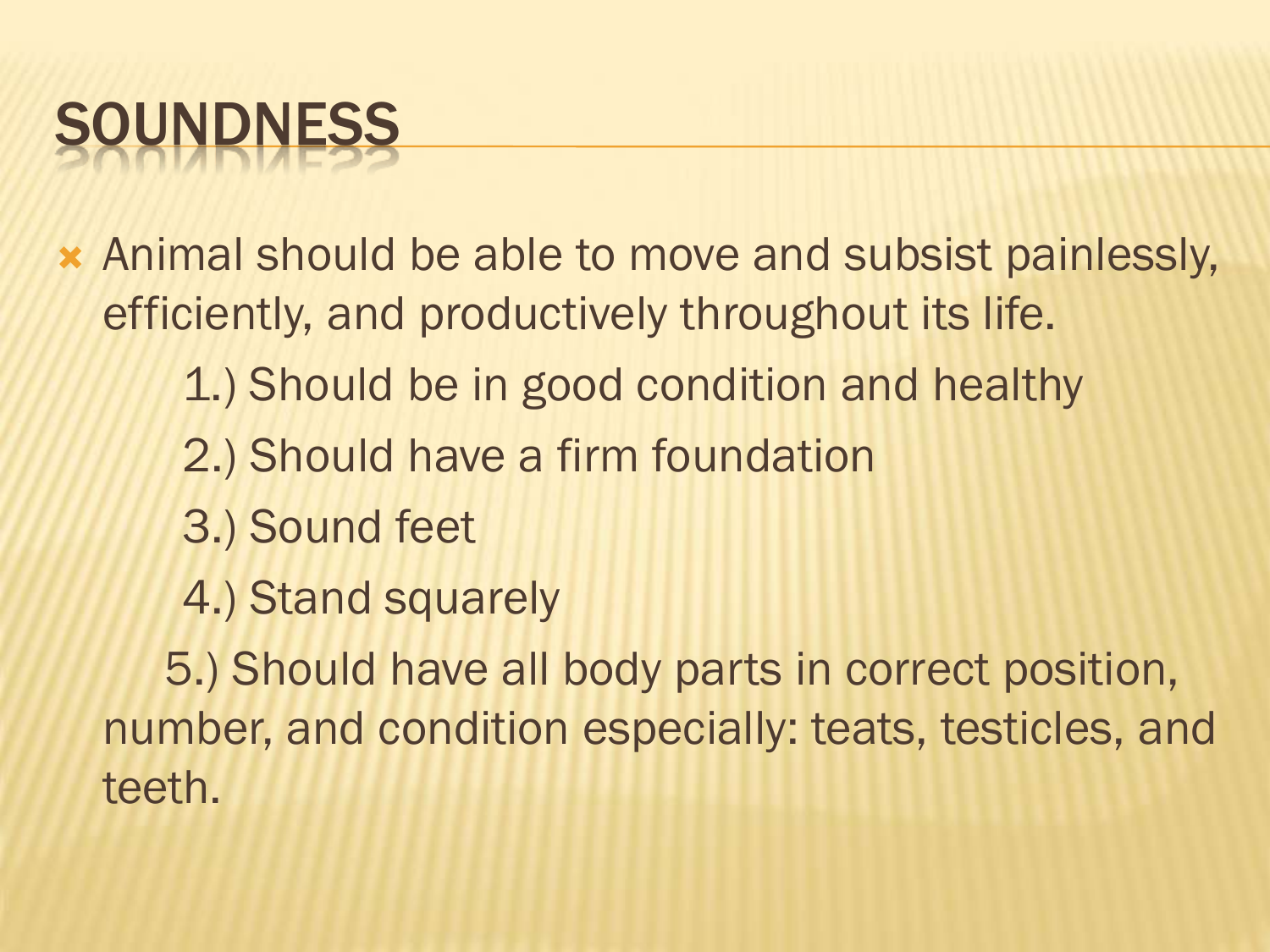# **STRUCTURE**

- The way a sheep's body parts are put together or arranged to form the whole animal.
- Structural correctness is important: it includes: 1.)Growth Potential
	- 2.) Volume/Capacity or depth of body
	- 3.) Condition
	- 4.) Legs
	- 5.) Back
	- 6.) Neck
	- 7.) The eye socket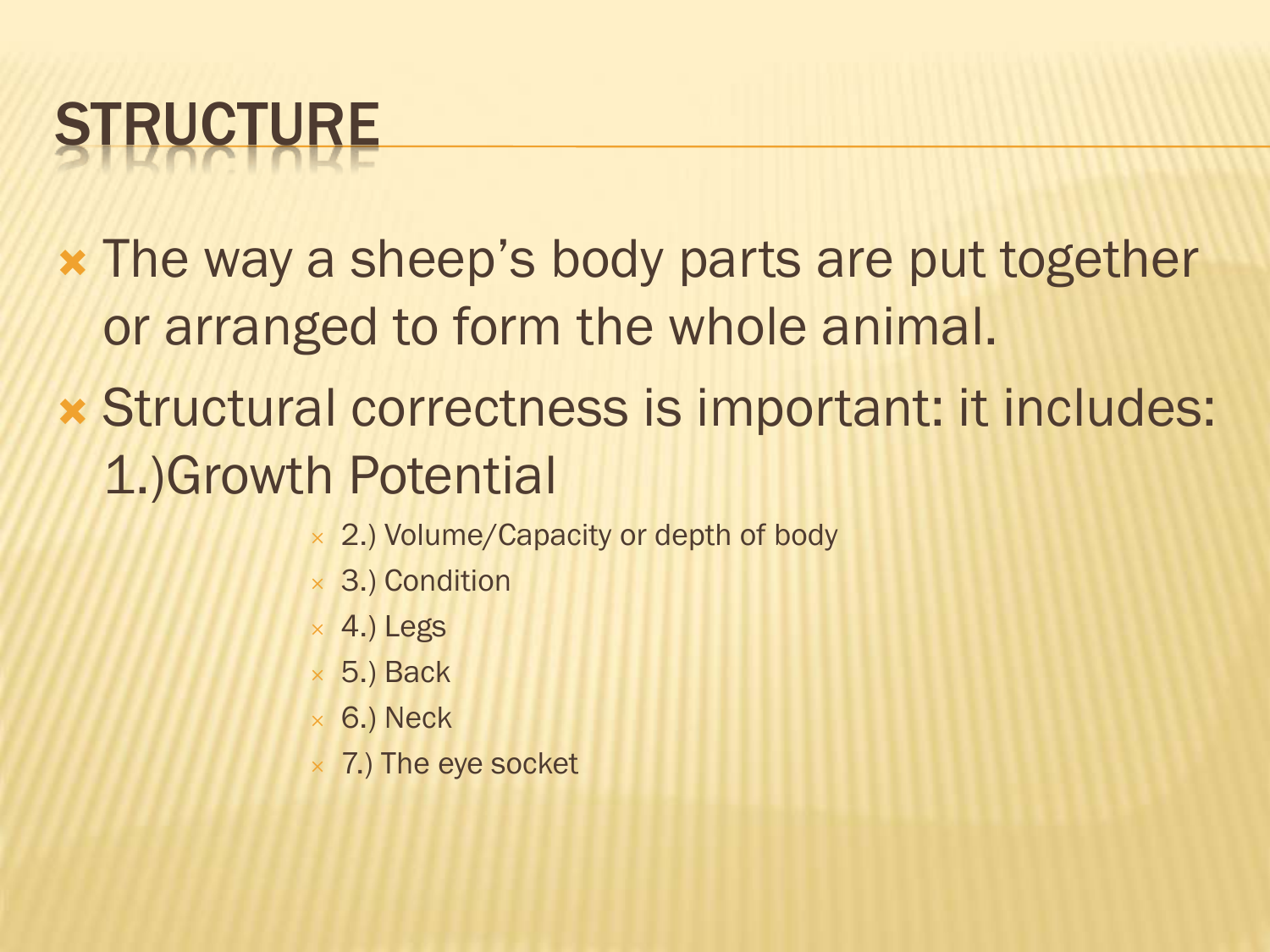

- Back should be level and strong with no dip behind shoulders
- No weak or splayed backs
- Score 1= Very good, shoulder blades sit squarely on either side of the spine with no ridge between the shoulders, back straight between shoulders and hips.

Score 2= good

- Score 3= Average, shoulders positioned below the spine to create a ridge.
- Score 4= poor
- Score 5= Extremely high and wide shoulders that create trough above the spine or extremely low and narrow shoulder blades that create a sharp ridge, back dips severely behind the shoulders.

#### Shoulder/Back

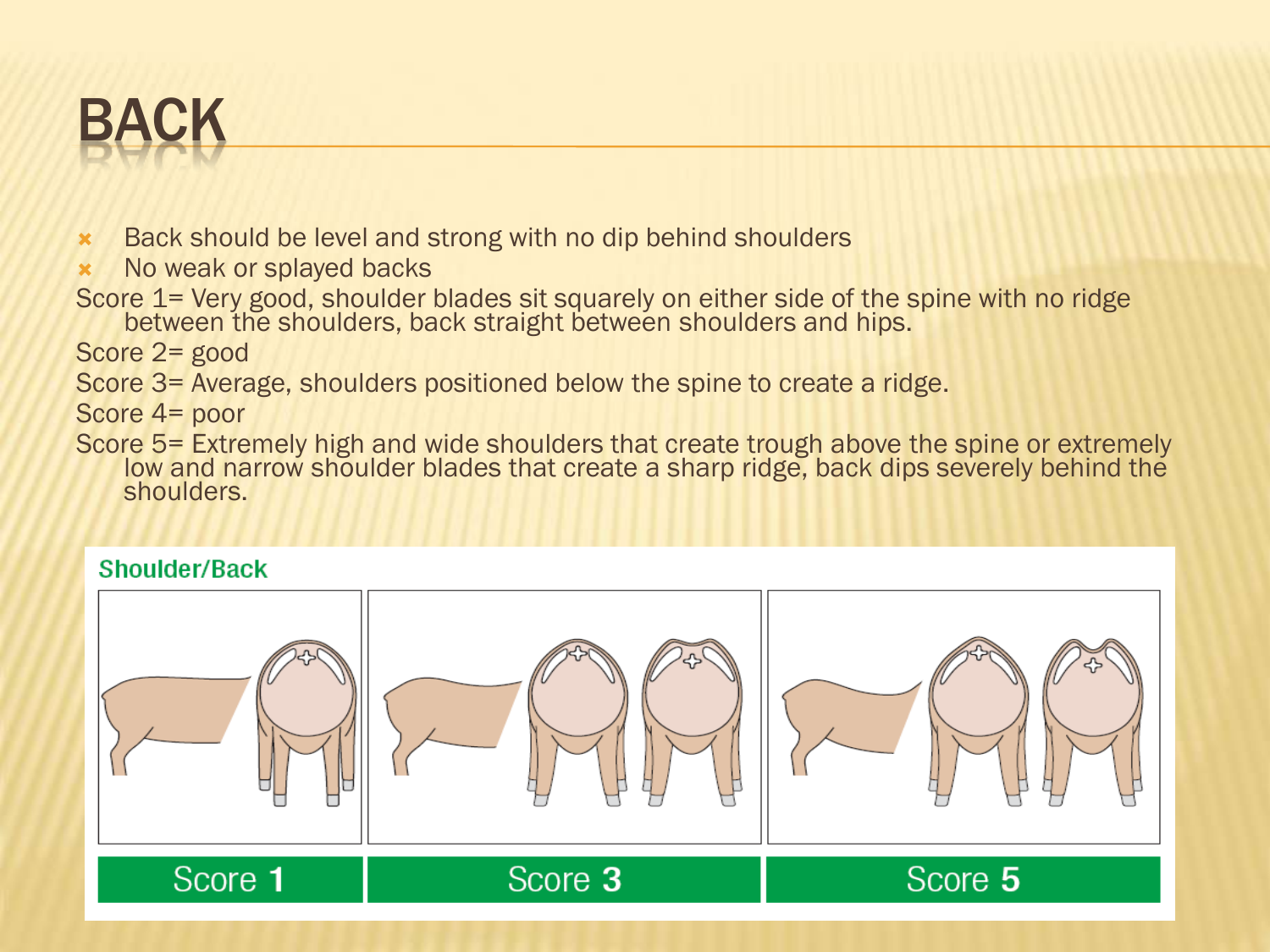## GROWTH POTENTIAL

- Growth can be estimated in lambs by comparing the cannon bones.
- Through comparison it can be estimated the size of the lamb at maturity.

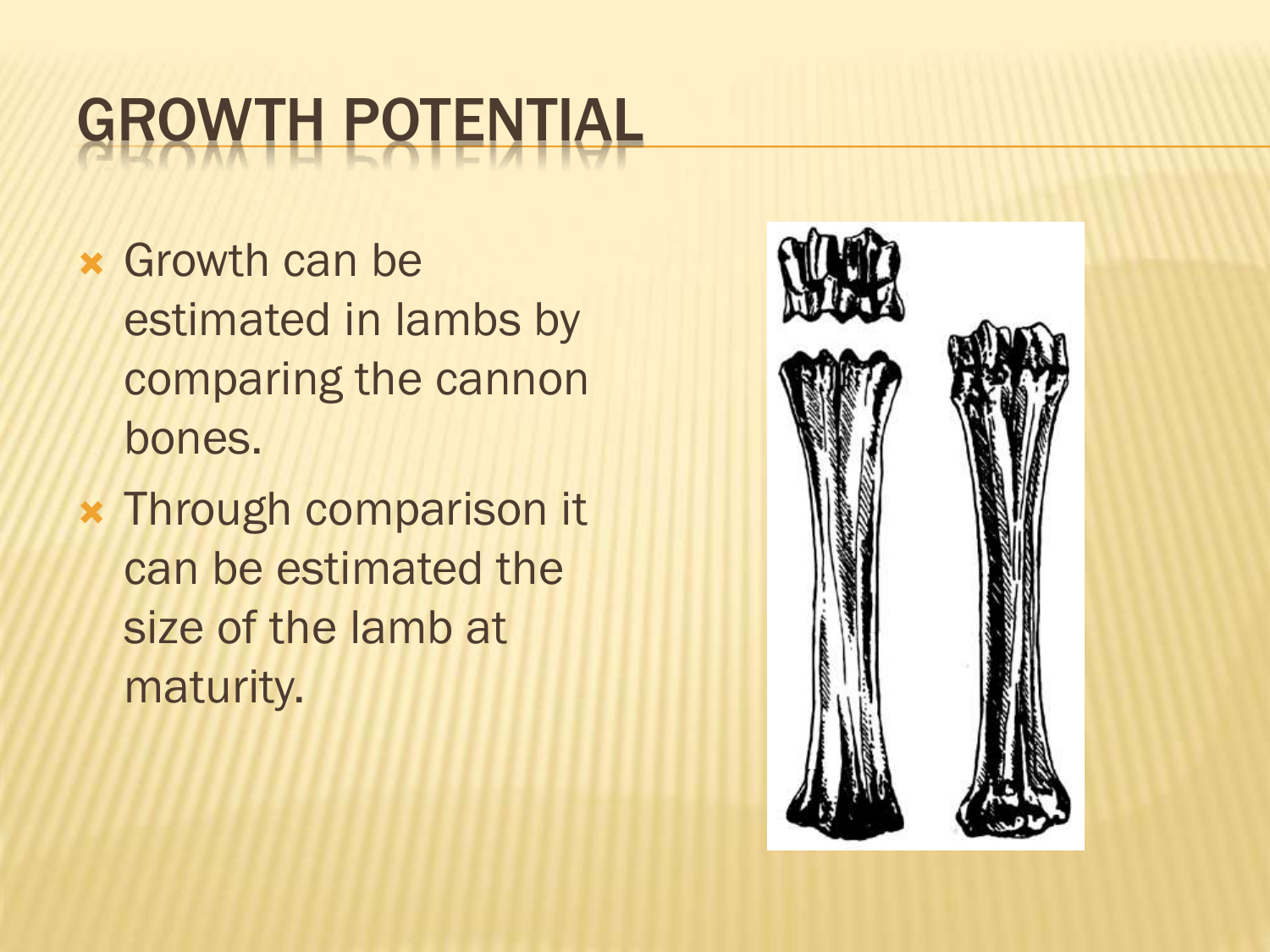## VOLUME/CAPACITY OR DEPTH OF BODY

- Basically means that the animal has room inside for heart, lungs, rumen, etc.
- Ewes should have a broad and wide stance in the rear. (close-set rear legs can rub against udder and teats when full of milk.)

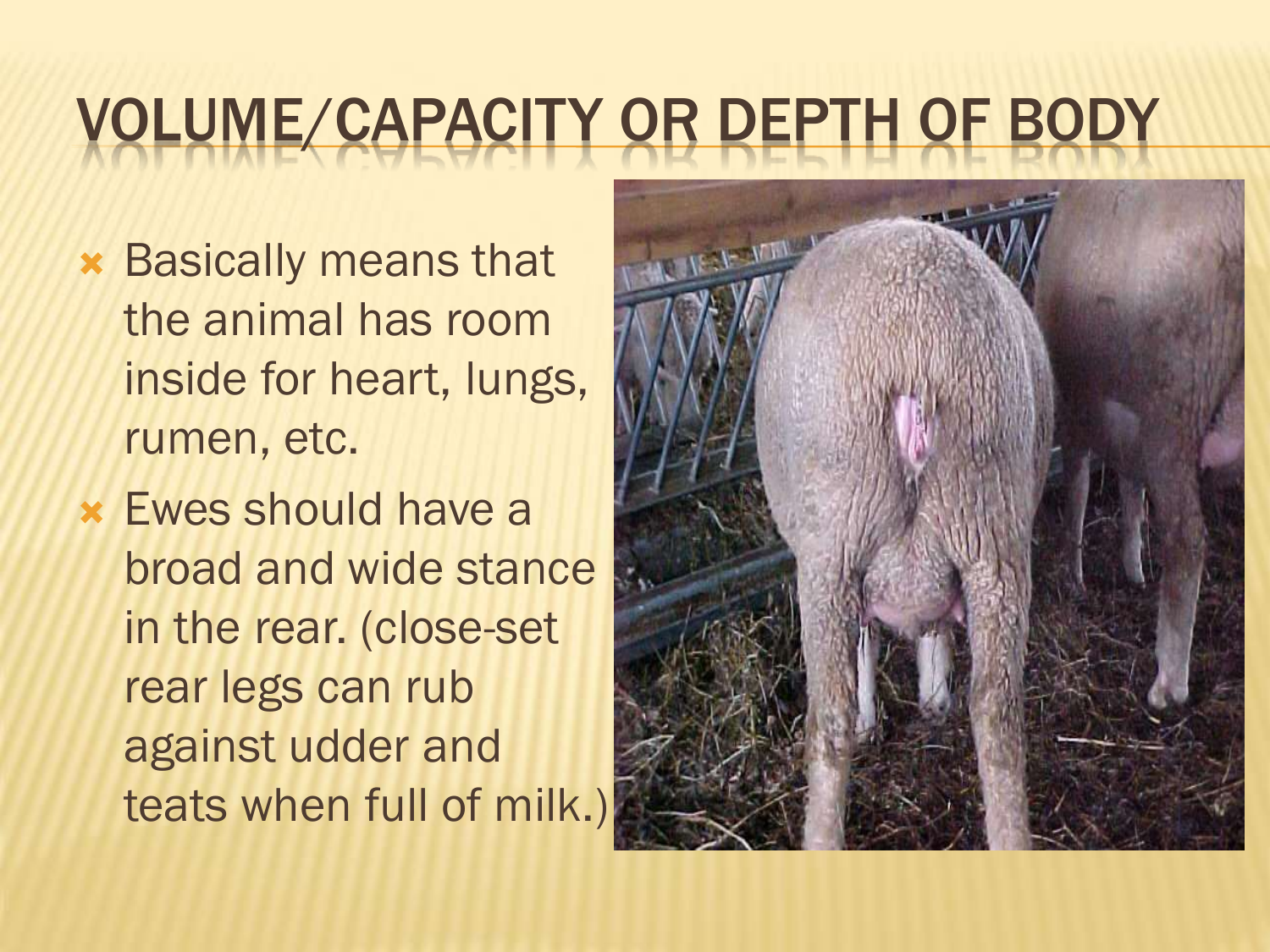## **CONDITION**

- Whether a sheep is overlyfat, overly-finished, or thin.
- **\*** Body condition scoring can be assessed through the fat and muscle over and around the first lumbar vertebra.
- System uses the six point system-
- 0= emaciation
- 5=extreme obesity
- **\*** Ewes should have a body condition score of 2.5-3.5 during breeding.

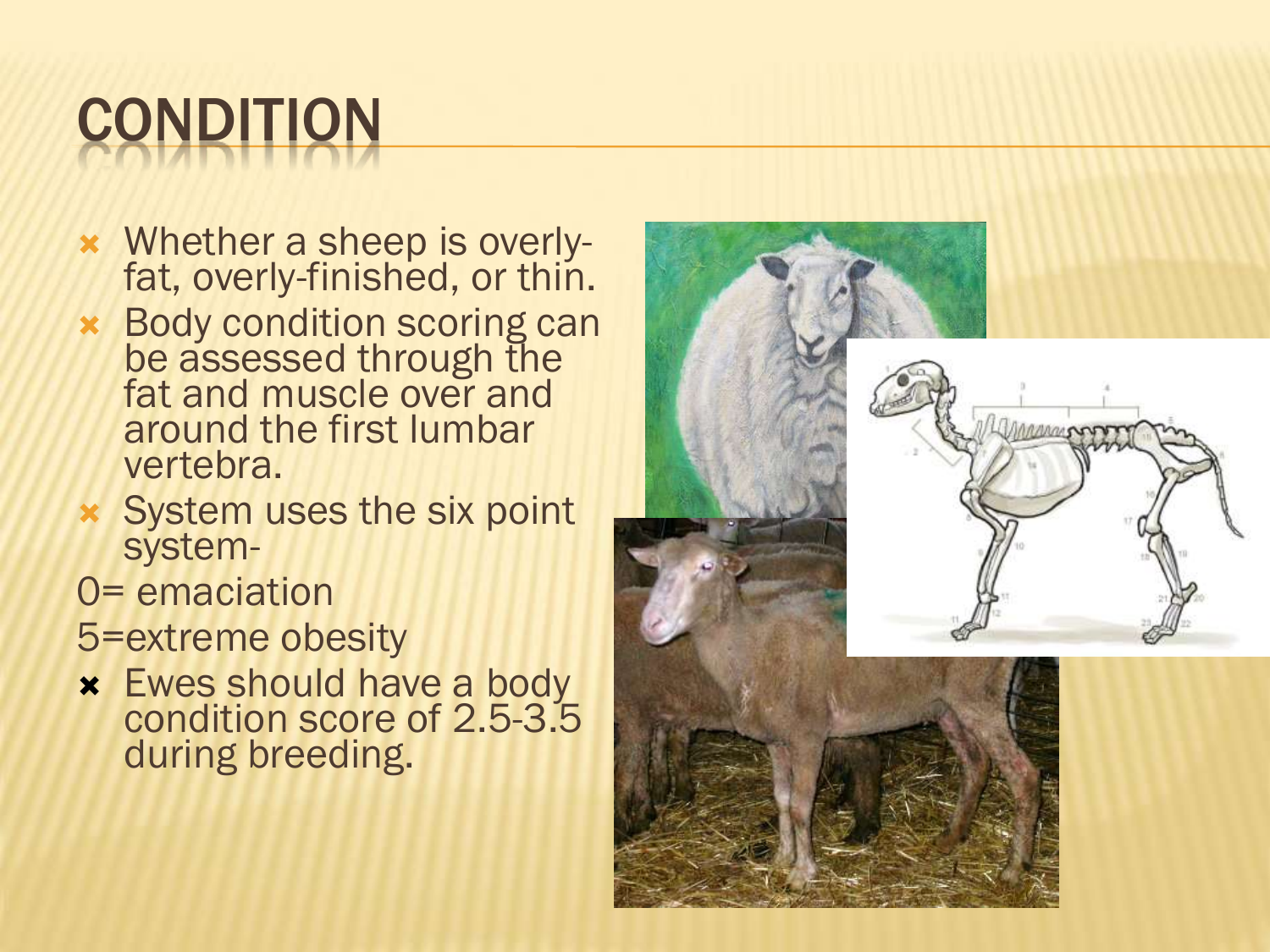#### LEGS

- Should be straight
- Come out of each corner of the body squarely and end in strong pasterns for fleetness and agility.
- **\*** Below knee should be slight and slender from absence of muscles.
- Upper leg should be larger.
- Leg/feet are a combined trait.

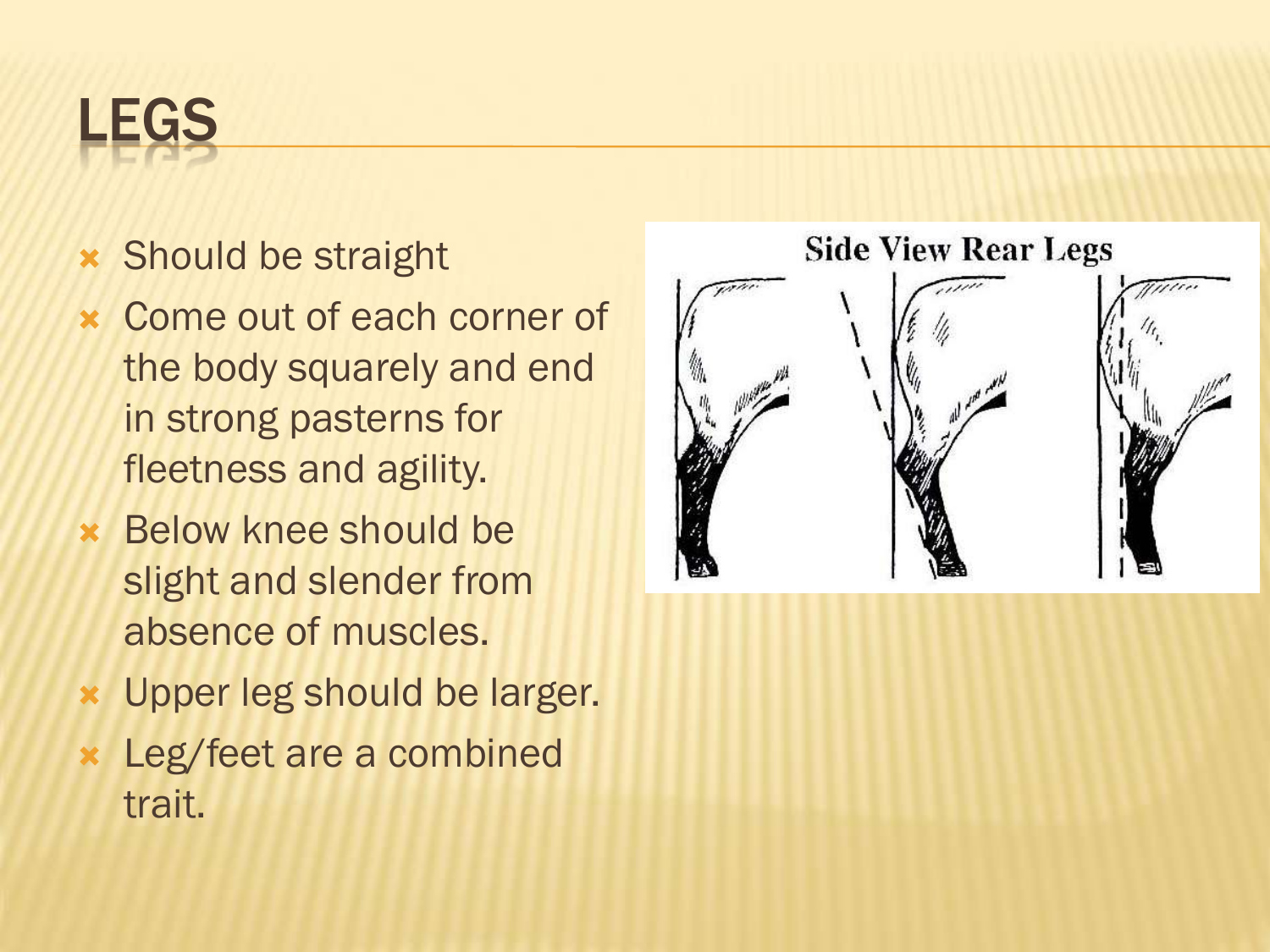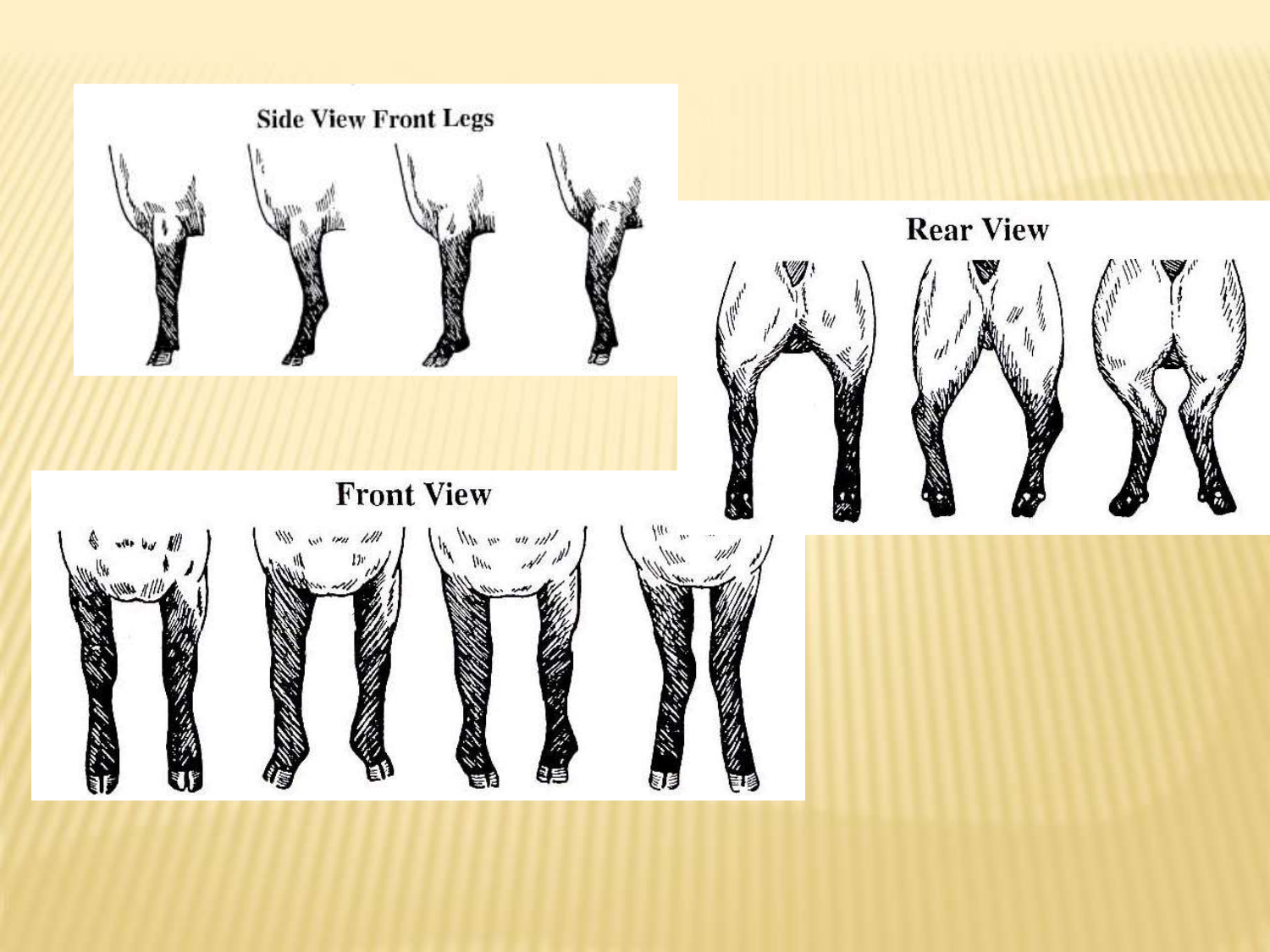## NECK AND EYE SOCKET

- **\* Neck should be full and entering the shoulders** high up
- **\* "ewe-necked" appearance= where neck enters** the shoulders low and there is a dip between the neck and the shoulders.
- Eye socket-should be prominent giving the animal all around vision.